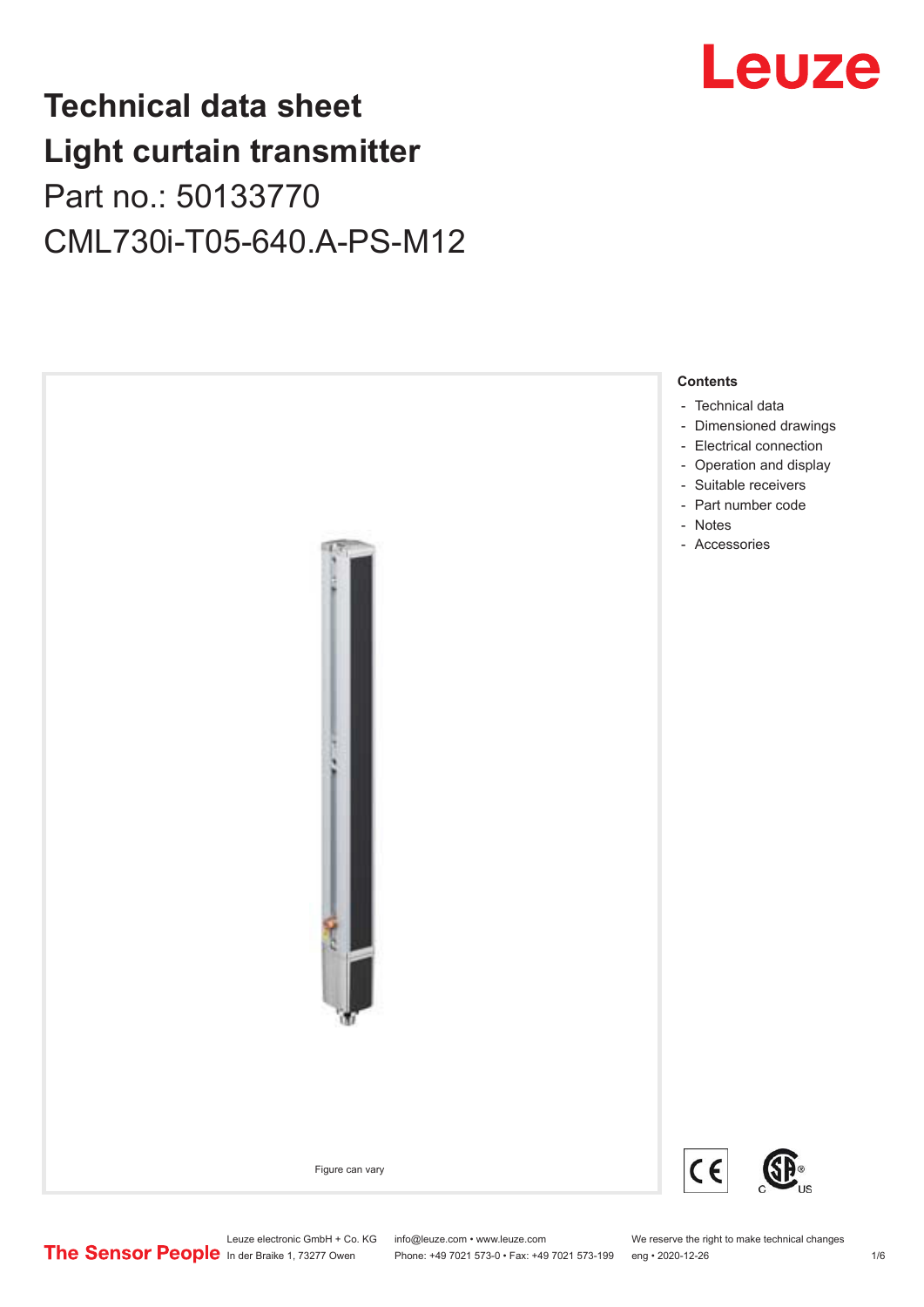# <span id="page-1-0"></span>**Technical data**

| <b>Basic data</b>                  |                                     |  |
|------------------------------------|-------------------------------------|--|
| <b>Series</b>                      | 730                                 |  |
| <b>Operating principle</b>         | Throughbeam principle               |  |
| Device type                        | Transmitter                         |  |
| <b>Contains</b>                    | 2x BT-NC sliding block              |  |
| <b>Application</b>                 | Detection of transparent films      |  |
|                                    | Detection of transparent objects    |  |
|                                    | Object detection in film tube       |  |
|                                    | Object measurement                  |  |
|                                    | Radiation of semi-transparent media |  |
|                                    |                                     |  |
| <b>Optical data</b>                |                                     |  |
| <b>Operating range</b>             | Guaranteed operating range          |  |
| <b>Operating range</b>             | 0.14.5m                             |  |
| Operating range, transparent media | $0.11.75$ m                         |  |
| <b>Operating range limit</b>       | Typical operating range             |  |
| <b>Operating range limit</b>       | 0.16m                               |  |
| <b>Measurement field length</b>    | 640 mm                              |  |
| Number of beams                    | 128 Piece(s)                        |  |
| <b>Beam spacing</b>                | 5 <sub>mm</sub>                     |  |
| <b>Light source</b>                | LED, Infrared                       |  |
| <b>LED light wavelength</b>        | 940 nm                              |  |
| Measurement data                   |                                     |  |
| Minimum object diameter            | $10 \text{ mm}$                     |  |
| <b>Electrical data</b>             |                                     |  |
| <b>Protective circuit</b>          | Polarity reversal protection        |  |
|                                    | Short circuit protected             |  |
|                                    | <b>Transient protection</b>         |  |
| Porformanco data                   |                                     |  |

|  | Performance data            |                                                                                                             |
|--|-----------------------------|-------------------------------------------------------------------------------------------------------------|
|  | Supply voltage $U_{B}$      | 18  30 V, DC                                                                                                |
|  | <b>Residual ripple</b>      | 0  15 %, From $U_{\rm B}$                                                                                   |
|  | <b>Open-circuit current</b> | 0  215 mA, The specified values refer<br>to the entire package consisting of trans-<br>mitter and receiver. |
|  | <b>Timing</b>               |                                                                                                             |
|  | <b>Readiness delay</b>      | 450 ms                                                                                                      |

## **Cycle time** 1.48 ms

**Connection**

| Number of connections | 1 Piece(s) |
|-----------------------|------------|
| <b>Plug outlet</b>    | Axial      |

| <b>Connection 1</b>       |                        |  |
|---------------------------|------------------------|--|
| <b>Function</b>           | Connection to receiver |  |
| <b>Type of connection</b> | Connector              |  |
| <b>Thread size</b>        | M <sub>12</sub>        |  |
| Type                      | Male                   |  |
| <b>Material</b>           | Metal                  |  |
| No. of pins               | $5 - pin$              |  |
| Encoding                  | A-coded                |  |

#### **Mechanical data**

| Cubic                        |
|------------------------------|
| 29 mm x 35.4 mm x 715 mm     |
| Metal                        |
| Aluminum                     |
| <b>Plastic</b>               |
| 800q                         |
| Silver                       |
| Groove mounting              |
| Via optional mounting device |
|                              |

#### **Operation and display**

| Type of display | ' FD.      |
|-----------------|------------|
| Number of LEDs  | 1 Piece(s) |

#### **Environmental data**

| Ambient temperature, operation | -30  60 °C |
|--------------------------------|------------|
| Ambient temperature, storage   | -40  70 °C |

#### **Certifications**

| Degree of protection     | IP 65         |
|--------------------------|---------------|
| <b>Protection class</b>  | Ш             |
| <b>Certifications</b>    | c CSA US      |
| <b>Standards applied</b> | IEC 60947-5-2 |

#### **Classification**

| <b>Customs tariff number</b> | 90314990 |
|------------------------------|----------|
| eCl@ss 5.1.4                 | 27270910 |
| eCl@ss 8.0                   | 27270910 |
| eCl@ss 9.0                   | 27270910 |
| eCl@ss 10.0                  | 27270910 |
| eCl@ss 11.0                  | 27270910 |
| <b>ETIM 5.0</b>              | EC002549 |
| <b>ETIM 6.0</b>              | EC002549 |
| <b>ETIM 7.0</b>              | EC002549 |

# Leuze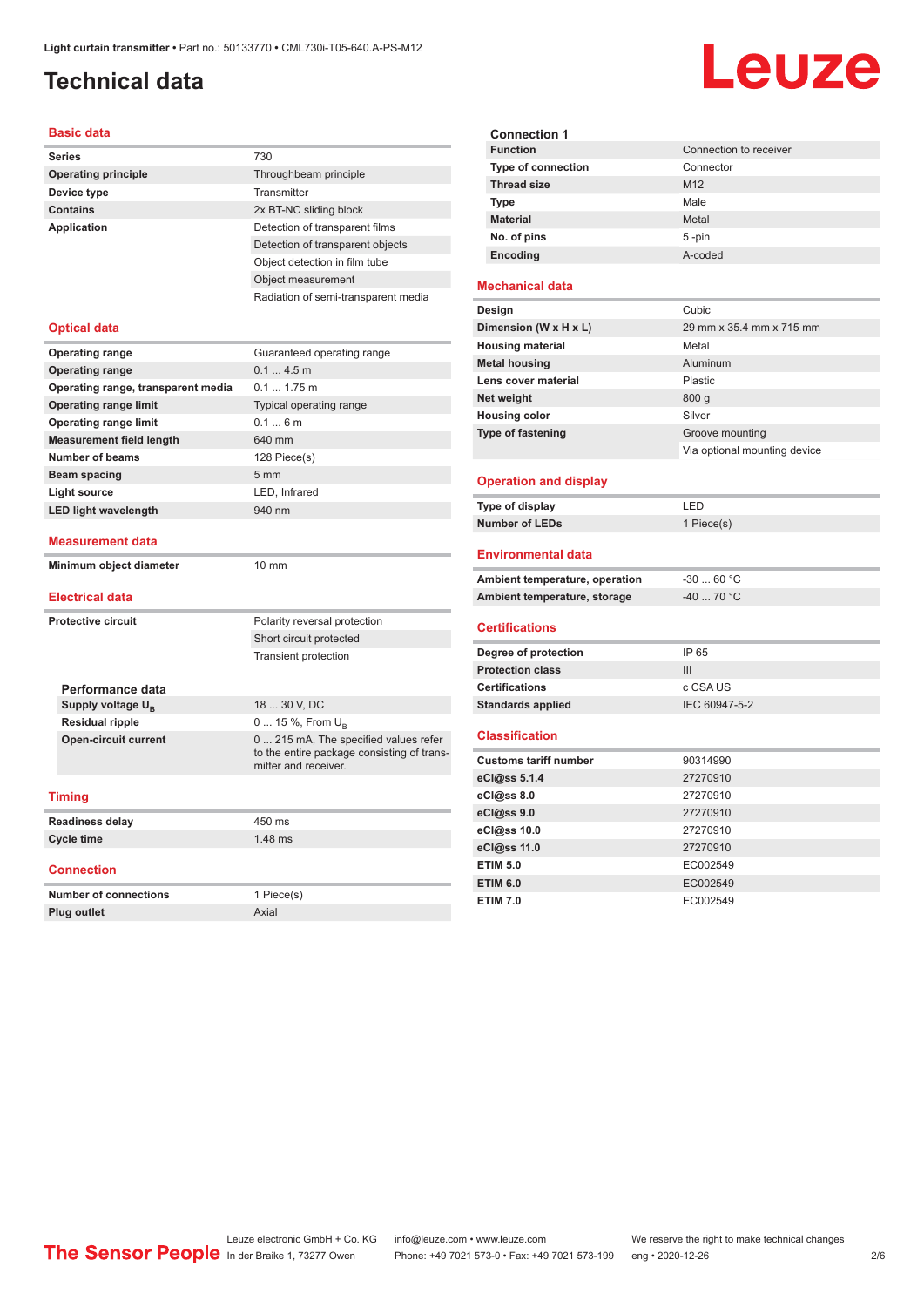# <span id="page-2-0"></span>**Dimensioned drawings**

All dimensions in millimeters



A Beam spacing 5 mm

F M6 thread G Fastening groove

- B Measurement field length 640 mm
	- T Transmitter R Receiver
	-
- Y 2.5 mm



**Leuze**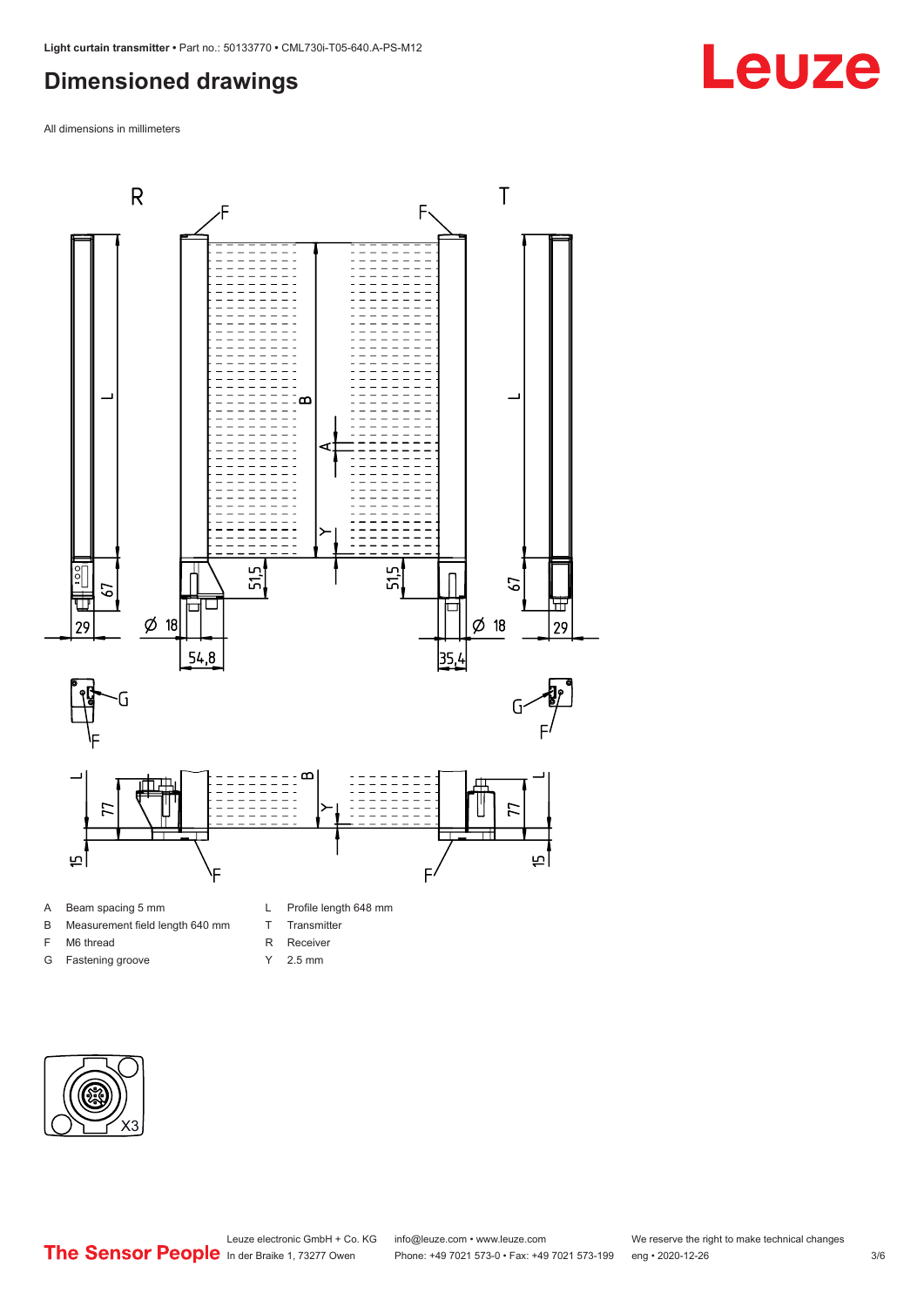# <span id="page-3-0"></span>**Electrical connection**

# Leuze

#### **Connection 1**

| <b>Function</b>    | Connection to receiver |
|--------------------|------------------------|
| Type of connection | Connector              |
| <b>Thread size</b> | M12                    |
| <b>Type</b>        | Male                   |
| <b>Material</b>    | Metal                  |
| No. of pins        | $5$ -pin               |
| Encoding           | A-coded                |

| Pin | <b>Pin assignment</b> |
|-----|-----------------------|
|     | <b>FE/SHIELD</b>      |
|     | $V +$                 |
|     | <b>GND</b>            |
| 4   | RS 485 Tx+            |
|     | RS 485 Tx-            |



# **Operation and display**

| LED | Displav                                      | <b>Meaning</b>                                           |
|-----|----------------------------------------------|----------------------------------------------------------|
|     | Green, continuous light                      | Continuous mode                                          |
|     | Off                                          | No communication with the receiver / waiting for trigger |
|     | green, flashing in sync with the measurement | Measurement frequency display                            |

# **Suitable receivers**

| Part no. | <b>Designation</b>              | <b>Article</b>         | <b>Description</b>                                                                                                         |
|----------|---------------------------------|------------------------|----------------------------------------------------------------------------------------------------------------------------|
| 50133769 | CML730i-R05-640.A/<br>CV-PS-M12 | Light curtain receiver | Operating range: 0.1  4.5 m<br>Analog outputs: 1 Piece(s), Freely configurable<br>Connection: Connector, M12, Axial, 8-pin |

### **Part number code**

Part designation: **CML7XXi-YZZ-AAAA.BCCCDDD-EEEFFF**

| <b>CML</b>  | <b>Operating principle</b><br>Measuring light curtain                              |  |  |  |
|-------------|------------------------------------------------------------------------------------|--|--|--|
| 7XXi        | <b>Series</b><br>720i: 720i series<br>730i: 730i series                            |  |  |  |
| Y           | Device type<br>T: transmitter<br>R: receiver                                       |  |  |  |
| <b>ZZ</b>   | <b>Beam spacing</b><br>$05:5$ mm<br>$10:10 \, \text{mm}$<br>$20:20$ mm<br>40:40 mm |  |  |  |
| <b>AAAA</b> | Measurement field length [mm], dependent on beam spacing                           |  |  |  |
| B           | Equipment<br>A: connector outlet, axial<br>R: rear connector outlet                |  |  |  |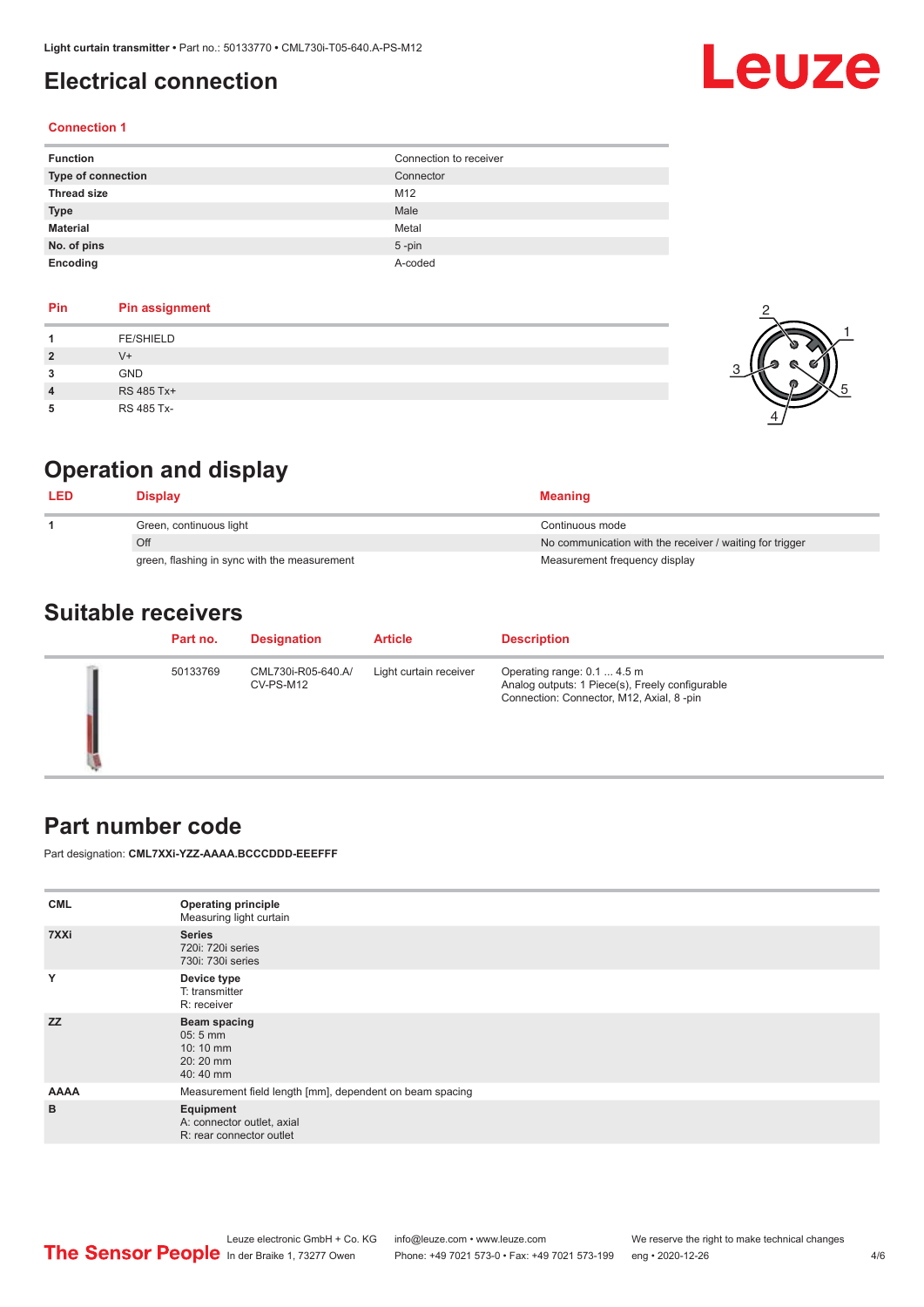# <span id="page-4-0"></span>**Part number code**



| $_{\rm ccc}$ | Interface<br>L: IO-Link<br>/CN: CANopen<br>/PB: PROFIBUS<br>/PN: PROFINET<br>CV: Analog current and voltage output<br>/D3: RS 485 Modbus |  |  |  |  |
|--------------|------------------------------------------------------------------------------------------------------------------------------------------|--|--|--|--|
| <b>DDD</b>   | <b>Special equipment</b><br>-PS: Power Setting                                                                                           |  |  |  |  |
| EEE          | <b>Electrical connection</b><br>M12: M12 connector                                                                                       |  |  |  |  |
| FFF          | -EX: Explosion protection                                                                                                                |  |  |  |  |
| <b>Note</b>  |                                                                                                                                          |  |  |  |  |
| $\bullet$    | $\&$ A list with all available device types can be found on the Leuze website at www.leuze.com.                                          |  |  |  |  |

## **Notes**

| Observe intended use!                                                                                                                                                                                                      |
|----------------------------------------------------------------------------------------------------------------------------------------------------------------------------------------------------------------------------|
| $\%$ This product is not a safety sensor and is not intended as personnel protection.<br>§ The product may only be put into operation by competent persons.<br>§ Only use the product in accordance with its intended use. |

#### **For UL applications:**

ª For UL applications, use is only permitted in Class 2 circuits in accordance with the NEC (National Electric Code).

ª These proximity switches shall be used with UL Listed Cable assemblies rated 30V, 0.5A min, in the field installation, or equivalent (categories: CYJV/ CYJV7 or PVVA/PVVA7)

### **Accessories**

## Connection technology - Interconnection cables

|   |         | Part no. | <b>Designation</b>                     | <b>Article</b>        | <b>Description</b>                                                                                                                                                                                                                                    |
|---|---------|----------|----------------------------------------|-----------------------|-------------------------------------------------------------------------------------------------------------------------------------------------------------------------------------------------------------------------------------------------------|
| § | (.<br>慾 | 50129781 | <b>KDS DN-M12-5A-</b><br>M12-5A-P3-050 | Interconnection cable | Suitable for interface: IO-Link, DeviceNet, CANopen<br>Connection 1: Connector, M12, Axial, Female, A-coded, 5-pin<br>Connection 2: Connector, M12, Axial, Male, A-coded, 5-pin<br>Shielded: Yes<br>Cable length: 5,000 mm<br>Sheathing material: PUR |